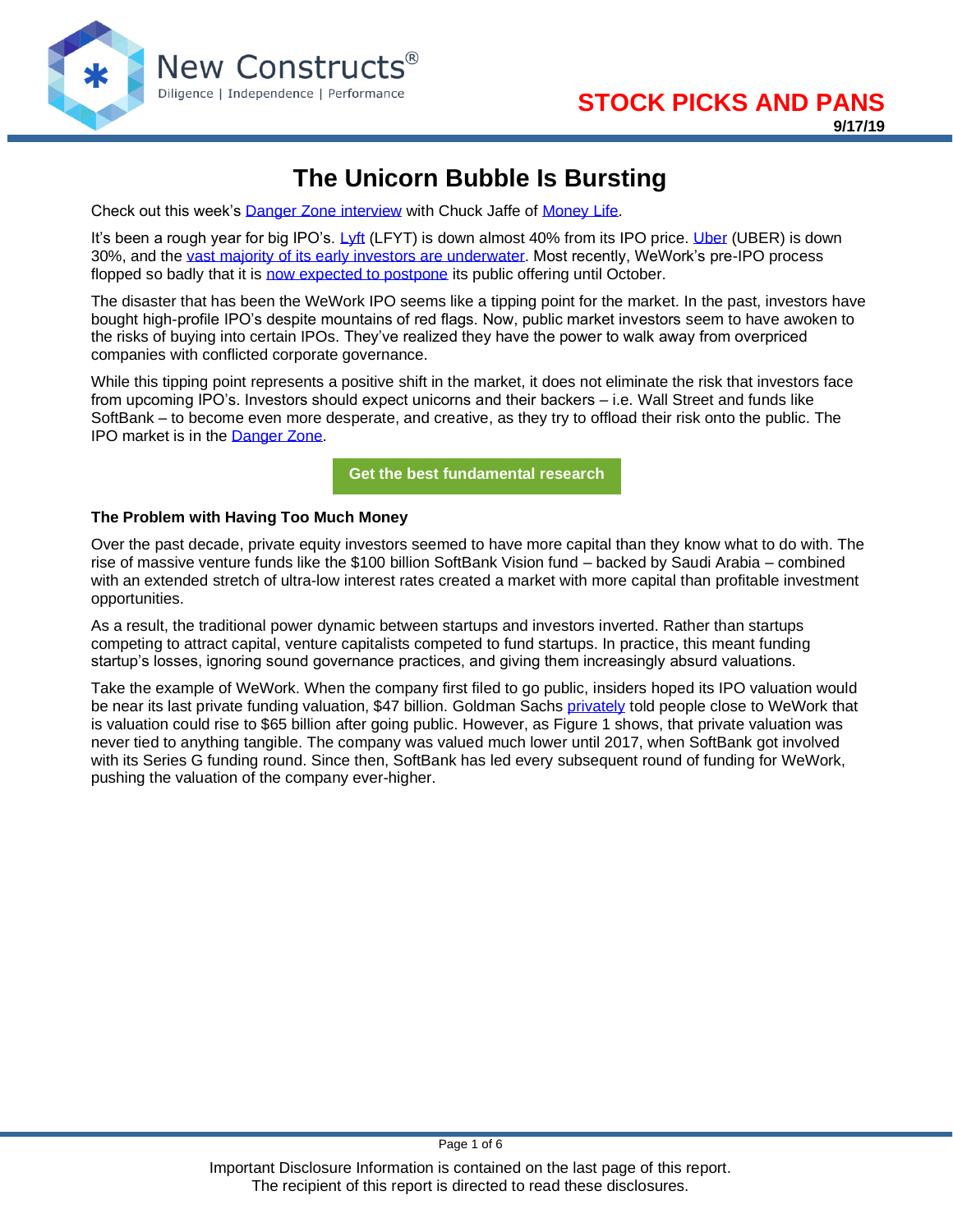

#### **Figure 1: WeWork's Fake Valuation**



This dynamic doesn't reflect efficient market activity, it's the product of the private market lacking any independent estimates of value. WeWork wants a higher valuation so that CEO Adam Neumann and other insiders can [cash out at the highest price,](https://www.wsj.com/articles/wework-co-founder-has-cashed-out-at-least-700-million-from-the-company-11563481395?mod=hp_lista_pos1) while SoftBank gets to mark up the value of its investment, record a gain, and deploy some of the billions of dollars of capital on which its investors expect a decent return. There does not appear to be any appreciation for risk of bidding up the price of unicorns too high. Too often, the big private equity investors are only bidding against themselves when pricing the later rounds of capital for their unicorns.

#### **The Private Equity Curse**

At some point, this party ends because no one has limitless capital and can afford to fund a perpetually moneylosing business with highly conflicted corporate governance.

Most people don't realize that the party ended a long time ago for one of private equity's most important customers: publicly-traded companies. Have you noticed how few of the private market unicorns have been purchased by their most natural buyers?

Executives at public companies have publicly commented on how much more cheaply they can internally develop technology or offerings offered by overpriced private firms. For example, TD Ameritrade Institutional CEO, Tom Nally, said in his [interview with Barry Ritholtz](https://ritholtz.com/2019/07/bonus-pod-hockey-nally/) earlier this year: "we thought it would cost about \$5mm to build robo-advisor tech, so buying one for \$100 million looks like a really bad decision."

We believe the same thinking applied to many of the natural acquirers of the firms in Figure 2.

Consequently, as much as bidding up the value of the unicorns to dizzying heights drove private equity returns higher on paper in the near term, we believe this profligate allocation of capital could ultimately crush many private equity funds.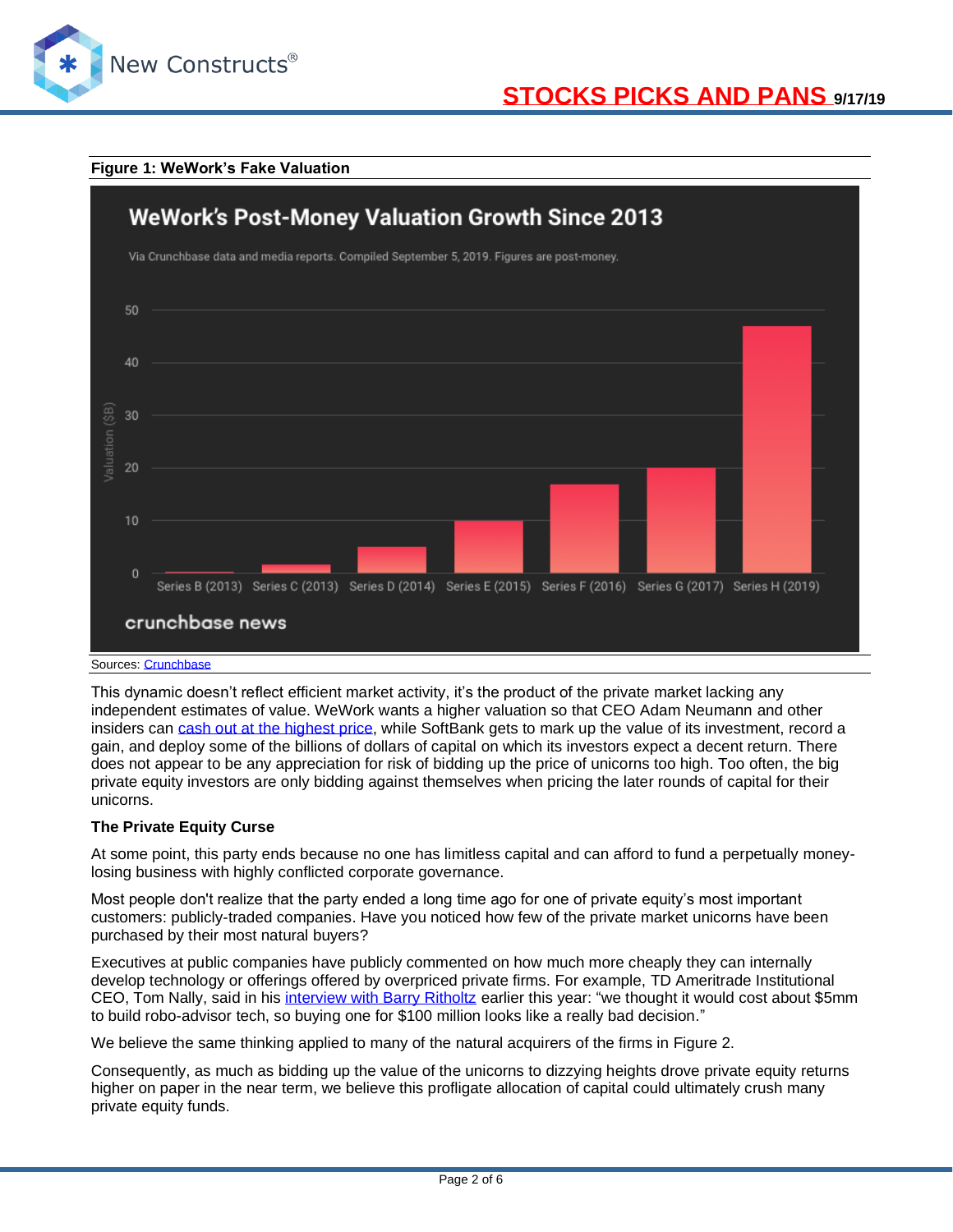

#### **Don't Bail Out Reckless Private Equity Investors**

Wall Street has managed to bail out the big private equity investors by offloading these overpriced and poorlyrun companies on to pubic markets, e.g. Uber and Lyft. Now, however, it appears pubic investors are – in the words of **Twisted Sister** – not gonna to take it anymore.

To understand why investors finally managed to stand up for themselves with WeWork, look no further than Figure 2, which shows the performance of all the IPO's we've covered since 2017 with a market cap of \$5 billion or greater. Seven out of ten have delivered negative returns, and the largest companies on the list – Uber, Lyft, and Slack (WORK) – have also been the worst performers. Meanwhile, the S&P 500 is up 26% since SNAP's IPO and up 20% so far in 2019.

| Company                | <b>Ticker</b> | <b>IPO Date</b> | <b>IPO Price</b> | <b>Current Price</b> | Change |
|------------------------|---------------|-----------------|------------------|----------------------|--------|
| Snapchat               | <b>SNAP</b>   | 3/2/17          | \$17             | \$15.76              | $-7%$  |
| <b>Dropbox</b>         | <b>DBX</b>    | 3/23/18         | \$21             | \$20.40              | $-3%$  |
| Spotify                | <b>SPOT</b>   | 4/3/18          | \$149            | \$128.17             | $-14%$ |
| Lyft                   | <b>LYFT</b>   | 3/29/19         | \$72             | \$47.79              | $-34%$ |
| <b>Pinterest</b>       | <b>PINS</b>   | 4/18/19         | \$19             | \$29.26              | 54%    |
| Uber                   | <b>UBER</b>   | 5/10/19         | \$45             | \$34.43              | $-23%$ |
| CrowdStrike            | <b>CRWD</b>   | 6/12/19         | \$34             | \$67.86              | 100%   |
| Chewy                  | <b>CHWY</b>   | 6/14/19         | \$22             | \$30.43              | 38%    |
| <b>Slack</b>           | <b>WORK</b>   | 6/20/19         | \$39             | \$26.10              | $-32%$ |
| <b>SmileDirectClub</b> | <b>SDC</b>    | 9/12/19         | \$23             | \$18.90              | $-18%$ |

#### **Figure 2: Performance of Major IPO's Since 2017**

Sources: New Constructs, LLC and company filings

The more the private market bids these companies up, subsidizes their losses, and allows them to entrench founders at the expense of investors, the more difficult it becomes for these companies to deliver long-term returns for public investors.

Figure 2 also shows that the rate of Unicorn IPO's has increased so far in 2019. This trend is no coincidence. Companies know that the window to IPO at such unrealistic valuations is closing, and they're all desperate to cash out as soon as they can.

#### **Don't Believe in Unicorns – Especially the Ones Sold by Wall Street**

Investors may have succeeded in imposing some degree of rationality on the IPO market, but no one should be taking a victory lap just yet. Insiders and early investors at companies like WeWork are desperate for the exit of an IPO, and they will continue to try to trick the public market into ignoring the red flags and risks in these investments.

Already, WeWork has tried to placate investors by "reforming" its corporate governance. These ["reforms"](https://www.barrons.com/articles/wework-changes-corporate-governance-ahead-of-ipo-51568391861) include:

- Lowering the voting rights of the Class B and C shares held by CEO Adam Neumann and other insiders from 20 votes per share to 10 votes per share
- Eliminating the clause that allowed Neumann's wife, Rebekah, to play a key role in picking his successor
- Clawing back a \$5.9 million payment to Neumann for the rights to the "We" trademark

Notably, these reforms do not change the fact that Neumann will retain complete control over the company and have the ability to engage in conflicted self-dealing after an IPO.

Investors shouldn't fall for these phony changes. They should continue to demand real corporate governance reform, along with a clear path to profitability, from WeWork and any subsequent IPO's before even considering investing.

*This article originally published on [September 16, 2019.](https://www.newconstructs.com/the-unicorn-bubble-is-bursting/)*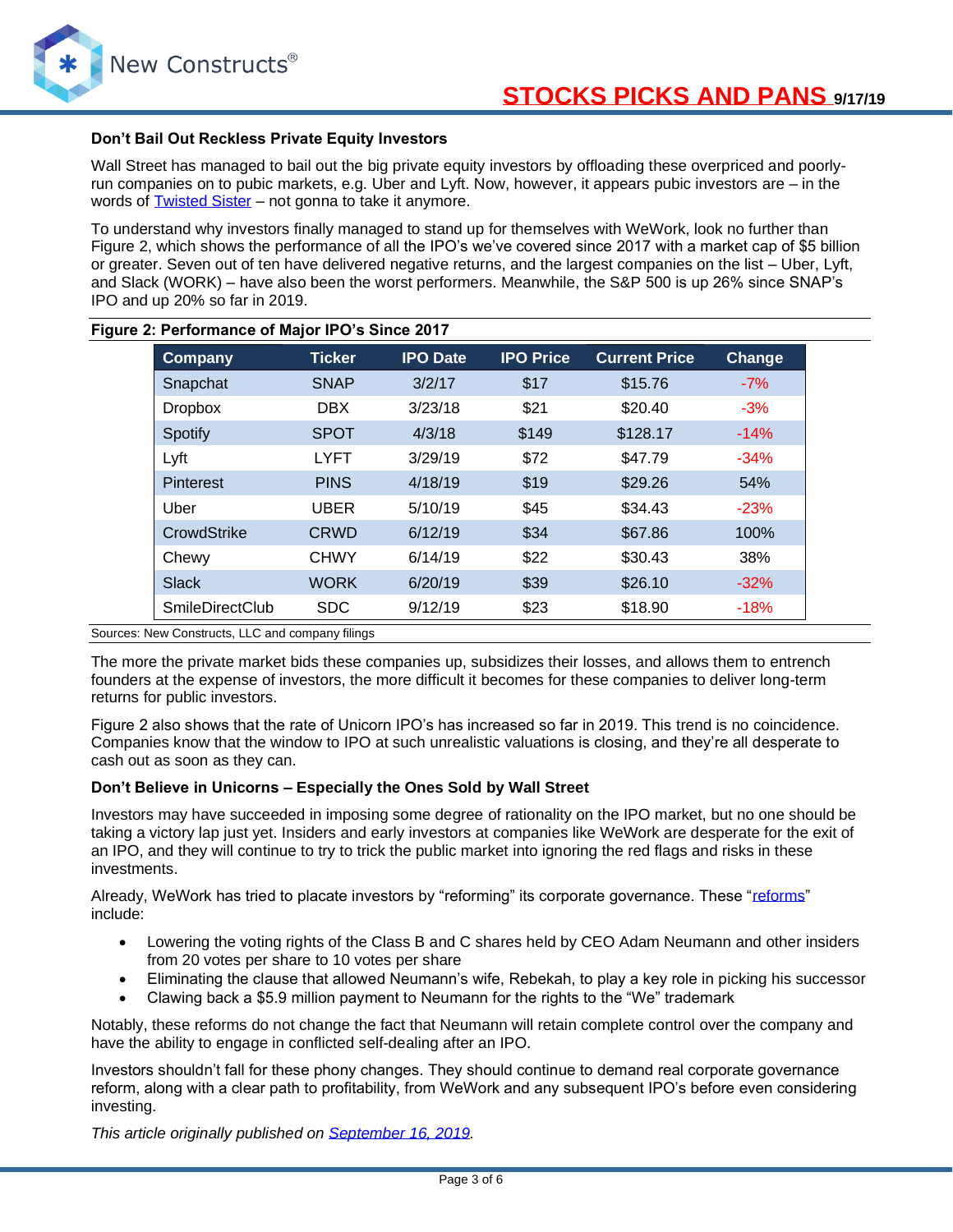

*Disclosure: David Trainer, Kyle Guske II, and Sam McBride receive no compensation to write about any specific stock, style, or theme.*

*Follow us on [Twitter,](https://twitter.com/NewConstructs) [Facebook,](https://www.facebook.com/newconstructsllc/) [LinkedIn,](https://www.linkedin.com/company/new-constructs) and [StockTwits](https://stocktwits.com/dtrainer_NewConstructs) for real-time alerts on all our research.*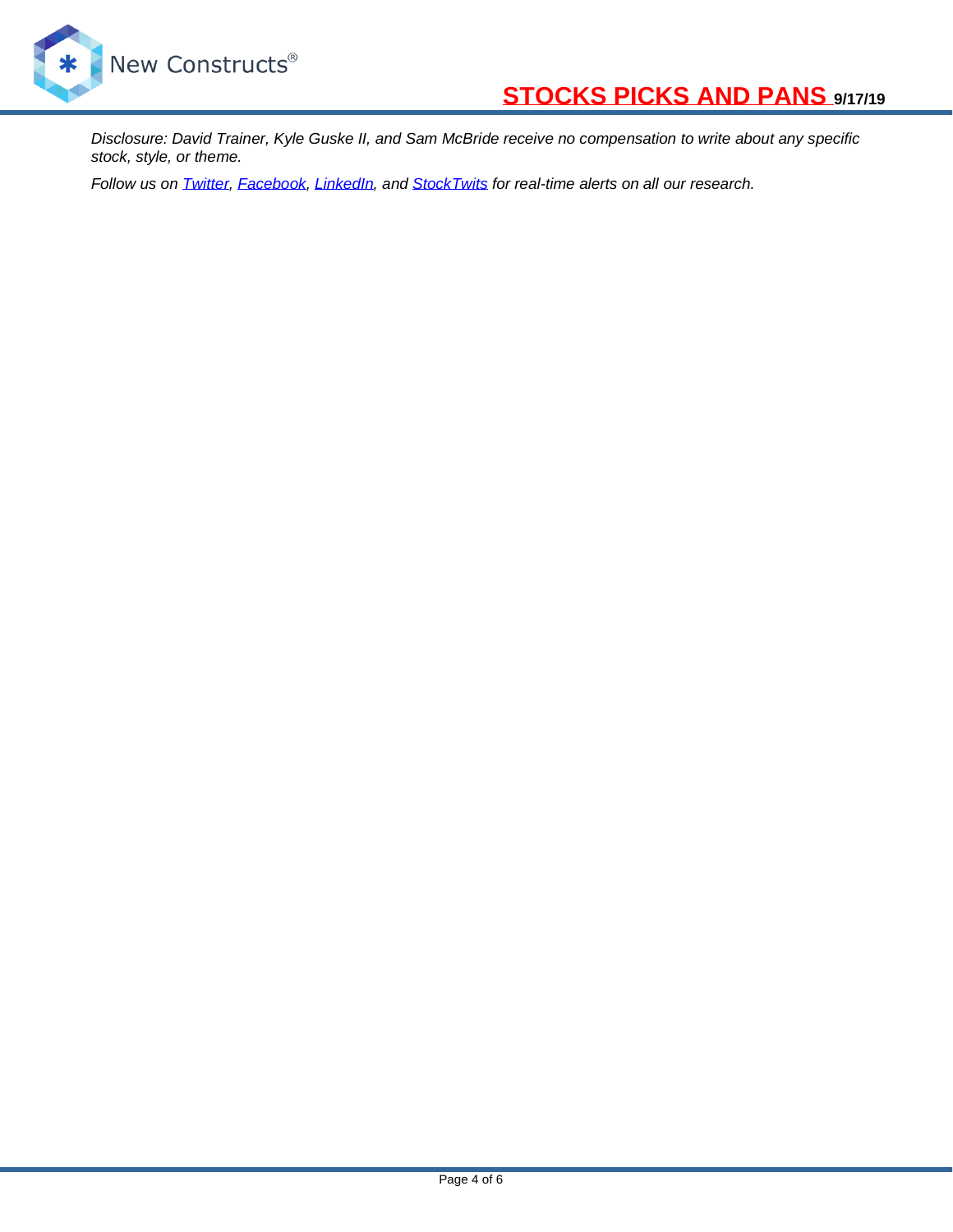

# *New Constructs® - Research to Fulfill the Fiduciary Duty of Care*

Ratings & screeners on 3000 stocks, 450 ETFs and 7000 mutual funds help you make prudent investment decisions.

New Constructs leverages the latest in machine learning to analyze structured and unstructured financial data with unrivaled speed and accuracy. The firm's forensic accounting experts work alongside engineers to develop proprietary NLP libraries and financial models. Our investment ratings are based on the best fundamental data in the business for stocks, ETFs and mutual funds. Clients include many of the top hedge funds, mutual funds and wealth management firms. David Trainer, the firm's CEO, is regularly featured in the media as a thought leader on the fiduciary duty of care, earnings quality, valuation and investment strategy.

### *To fulfill the Duty of Care, research should be:*

- 1. **Comprehensive** All relevant publicly-available (e.g. 10-Ks and 10-Qs) information has been diligently reviewed, including footnotes and the management discussion & analysis (MD&A).
- 2. **Un-conflicted** Clients deserve unbiased research.
- 3. **Transparent** Advisors should be able to show how the analysis was performed and the data behind it.
- 4. **Relevant** Empirical evidence must provide [tangible, quantifiable correlation](https://www.newconstructs.com/roic-paradigm-linking-corporate-performance-valuation/) to stock, ETF or mutual fund performance.

### *Value Investing 2.0: Diligence Matters: Technology is Key to Value Investing With Scale*

Accounting data is only the beginning of fundamental research. It must be translated into economic earnings to truly understand profitability and valuation. This translation requires deep analysis of footnotes and the MD&A, a process that our [robo-analyst technology](https://www.newconstructs.com/technology/) empowers us to perform for thousands of stocks, ETFs and mutual funds.